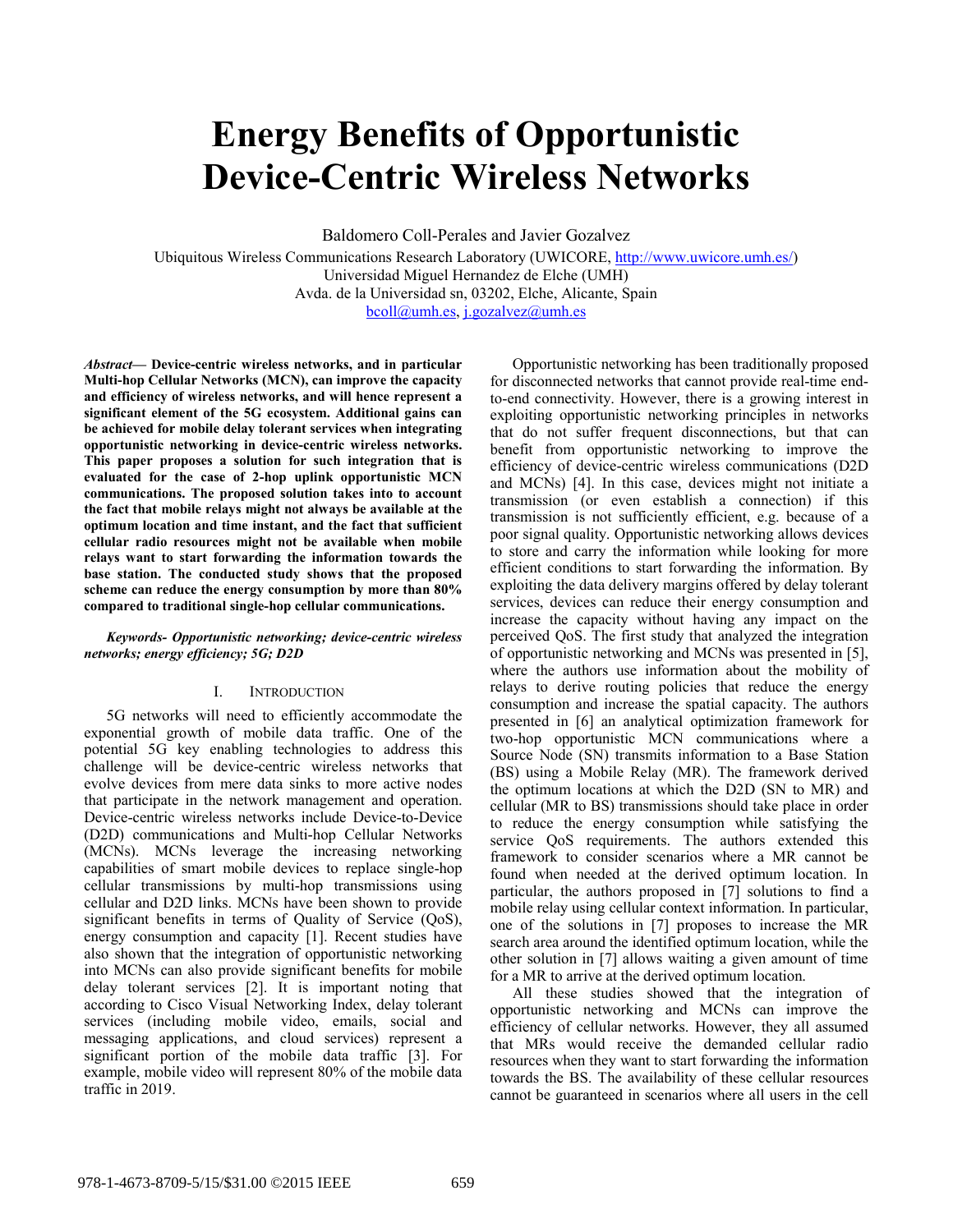share the radio resources independently of their transmission mode (i.e. single-hop cellular communication or multi-hop cellular communication). In this context, this paper builds from the authors' previous results in [6-7], and proposes an integration of opportunistic networking and MCNs that takes into account the probabilistic availability of cellular radio resources.

II. OPPORTUNISTIC MCN COMMUNICATIONS MODELS



Figure 1. 2-hop opportunistic MCN scenario.

#### *A. Optimization Framework*

This study focuses on a 2-hop uplink MCN scenario where a static SN wants to upload a message of size *F* to a BS before a deadline  $T$  (Fig. 1)<sup>1</sup>. To this aim, the SN can first establish a D2D link with a MR that stores and carries the information before forwarding it to the BS. The scenario under evaluation considers that MR moves towards the BS. The opportunistic MCN transmission from SN to the BS needs to be completed before *T*. The time available to complete the end-to-end transmission (*T*) has to take into account: 1) the time needed for the D2D transmission from SN to MR  $(t_{D2D})$ , 2) the time the MR stores and carries the information  $(t_{SC})$ , and 3) the time needed by MR to upload the information to the BS  $(t_{CELL})$ . This study uses the optimization framework proposed in [6] to find the times  $t_{D2D}$ ,  $t_{SC}$ ,  $t_{CELL}$  so that the end-to-end opportunistic MCN transmission satisfies the QoS while minimizing the energy consumption:

$$
o.f : \min(E_{D2D}(t_{D2D}) + E_{SC}(t_{SC}) + E_{CELL}(t_{CELL})) \tag{1}
$$

 $E_{D2D}$ ,  $E_{SC}$  and  $E_{CELL}$  represent, respectively, the energy consumed at SN and MR during the D2D transmission, the energy consumed at MR during the store and carry process, and the energy consumed at MR following the cellular transmission to the BS. The objective function (1) is defined subject to the requirement that the message of size  $F$  is completely received by the BS:

$$
TR_{D2D} (SN \to MR) \ge F \tag{2}
$$

$$
TR_{\text{CELL}} \left( MR \to BS \right) \ge F \tag{3}
$$

$$
t_{D2D} + t_{SC} + t_{CELL} \le T \tag{4}
$$

 $TR_{D2D}$  represents the D2D data transmission experienced during the SN-MR transmission, and *TR<sub>CELL</sub>* the cellular data transmission in the MR-BS link. The optimization problem defined by eq. (1)-(4) allows identifying for a given location of the SN  $(SN_i)$  the optimum configuration of the 2-hop opportunistic MCN transmission that minimizes the energy consumption. This optimum configuration is defined by the time needed to complete the D2D transmission  $(t_{D2D})$ , the store and carry process  $(t_{SC})$ , and the cellular transmission  $(t<sub>CELL</sub>)$ . Deriving these time values is actually equivalent to finding the MR location at which the D2D transmission should start (*Opt\_Xi*), and the MR location at which the cellular transmission should start (*Opt\_Yi*). Further details about the optimization framework can be found in [6].

#### *1) Energy consumption*

The energy consumed in the D2D and cellular transmissions is computed considering that the transmission power  $(P_{TX})$  is established so that it guarantees a power level at the receiver  $(P_{RX})$  sufficient to ensure a successful packet reception. The propagation losses are here modeled using the WINNER (D1.1.2) model for urban scenarios with low antennas height.  $E_{D2D}$  and  $E_{CELL}$  can be estimated taking into account the energy consumption per bit in the transmitter and receiver electronics ( $e<sub>tx</sub>$  and  $e<sub>rx</sub>$ , respectively) as:

$$
E(d) = (erx + etx + e(d)) \cdot TR
$$
 (5)

where *e* is equal to  $P_{TX}/TR$ . Equation (5) corresponds to Line-Of-Sight (LOS) propagation conditions between the transmitter and the receiver. A similar process can be followed to compute the energy consumption under Non-LOS (NLOS).

This study models the energy consumed by the store and carry process  $(E_{SC})$  following the indications reported in [8]. The storage energy consumption is estimated considering that mobile devices store the received data packets in a storage unit (DRAM), and that the received information is transferred to an internal NAND flash unit to reduce the storage energy consumption [8].

*2) Throughput* 

l

This study considers, without loss of generality, LTE cellular communications at 2GHz and D2D communications utilizing IEEE  $802.11g$  at  $2.4GHz<sup>2</sup>$ . These radio access technologies were selected due to the availability of the necessary models for the analytical optimization framework. The cellular LTE throughput is computed as a function of the distance (*d,* in meters) using the model reported in [9]:

$$
TR_{CELL}(d) = r(N_{PRB}, l_{MCS}) \cdot (1 - p_{BLER}(N_{PRB}, l_{MCS})) \quad (6)
$$

-

 $1$  The study focuses on 2-hop MCN scenarios due to the increasing complexity of wireless relaying when considering more than two hops and hence the possible diminishing benefits.

<sup>2</sup> 3GPP TR 22.803 considers IEEE 802.11 technologies as well as cellular technologies (e.g. LTE-Direct) for D2D communications.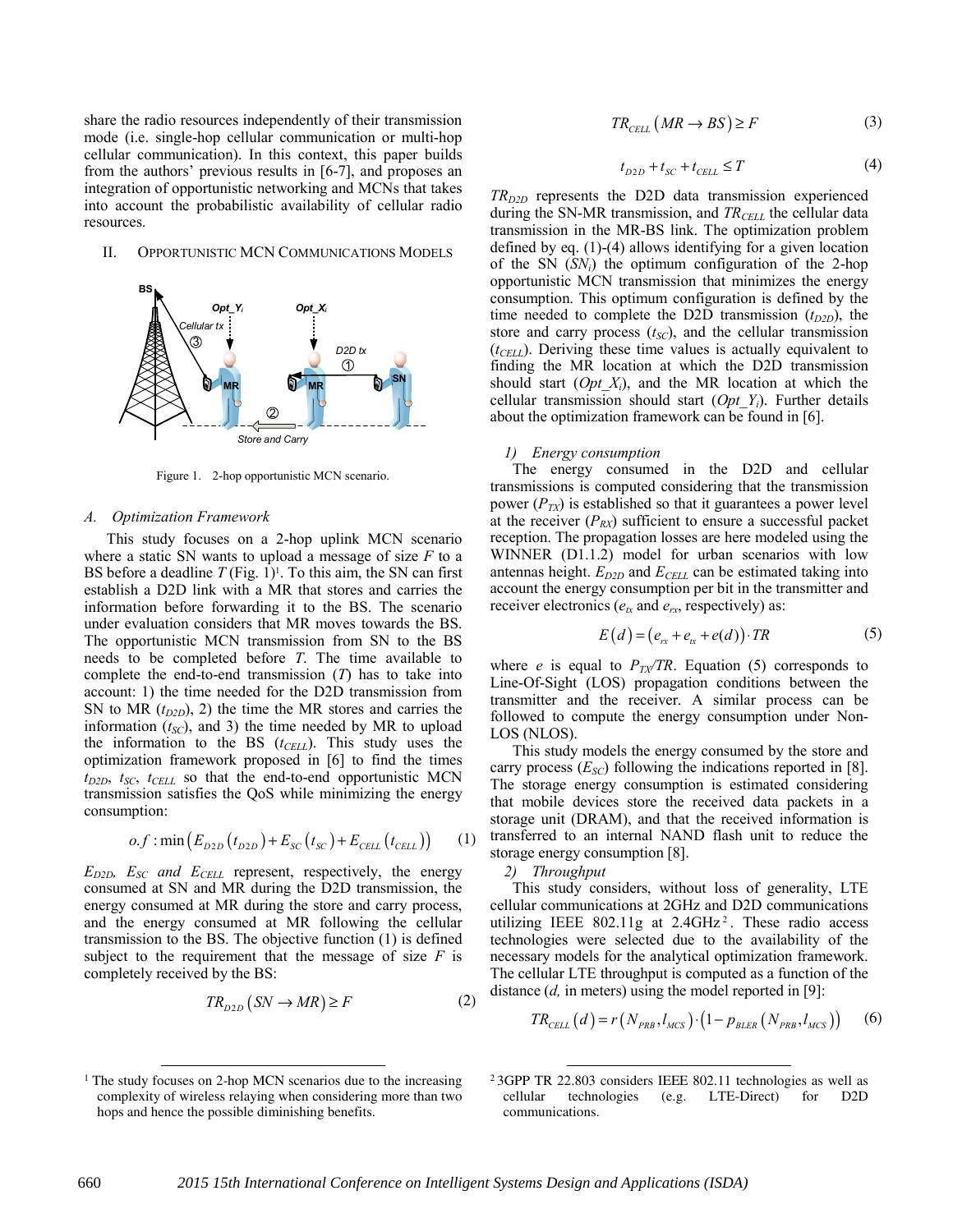where  $r(N_{PRB}, l_{MCS})$  and  $p_{BLER}(N_{PRB}, l_{MCS})$  represent, respectively, the maximum instantaneous data rate and the block error rate as a function of the number of Physical Resource Blocks (*NPRB*) and the modulation and coding scheme index  $(l_{MCS})$ .  $N_{PRB}$  has been set to 6 following [10] and the 3GPP TR25.814 guidelines. *l<sub>MCS</sub>* follows the 15 available Channel Quality Indicator (CQI) indexes in LTE that are set according to the distance to the BS. The  $l_{MCS}$ indexes are mapped to the Transport Block Size (TBS) using the table reported in 3GPP TR36.213, and  $r(N_{PRB}, l_{MCS})$  is estimated as  $TBS/T_{TBS}$  where  $T_{TBS}$  is the TBS duration (equal to 0.5ms in LTE).  $p_{BLER}(N_{PRB}, l_{MCS})$  is set equal to 0.1 following the target BLER indications in 3GPP TR36.213. The D2D IEEE 802.11g throughput is computed as a function of the distance (*d*, in meters) following the model reported in [11]:

$$
TR_{D2D}(d) = DataRate(d) \cdot Eff \cdot (1 - PER(d)) \tag{7}
$$

where *DataRate* is one of the IEEE 802.11g data rates ({54, 48, 36, 24, 18, 12, 9, 6; 11, 5.5, 2, 1} Mbps) and *PER* is the packet error ratio. The *PER* and *DataRate* models have been empirically derived by the authors in [12]. *Eff* represents the IEEE 802.11g channel efficiency, and indicates the effective time that the IEEE 802.11g channel is used to transmit data. *Eff* is estimated using the model reported in [10].

## *B. Cellular Radio Resources*

The presented optimization framework was derived assuming that cellular radio resources were always available for the MR at the start of the cellular transmission to the BS. However, cellular radio resources are shared by all users in the cell, and the availability of the demanded resources cannot be guaranteed when MR reaches *Opt\_Yi* and wants to start the cellular transmission to the BS. This could result in that the cellular MR-BS transmission needs to be delayed until the radio resources are available. This delay could in turn compromise the feasibility to complete the end-to-end MCN transmission to the BS before the service-dependent deadline *T*. To address this issue, this study proposes to modify the optimization framework by taking into account an estimation of the time a cellular transmission may be delayed (queued) until the demanded radio resources are available. We denote as  $\lambda_i$  the mean arrival rate of cellular connection requests for service *i*, and with  $\mu_i$  the mean service time. The arrival rate of cellular connection requests is here modeled with a Poisson distribution, and the service time with an exponential one. This study considers that cellular connection requests are queued whenever there are not sufficient radio resources (PRBs in the case of LTE) to satisfy their demand; this is a possible option for the case of delay tolerant services. The queued requests are served following a FIFO (First In First Out) policy. When a cellular connection is served, it is allocated a number of PRBs during  $\mu_i$ . This study considers that cellular connections require six PRBs ( $N_{PRB}^{Connection}$ ). The number of cellular connections that are simultaneously served is then:

$$
c = \left\lfloor \frac{N_{PRB}^{System}}{N_{PRB}^{Consection}} \right\rfloor \tag{8}
$$

where  $N_{PRB}^{System}$  represents the total number of PRBs assigned to the LTE base station. Following [13], the probability that a new cellular connection request has to wait to receive the requested cellular radio resources can be computed using the Erlang C formula as:

$$
C(c,\rho) = \frac{\frac{\rho^c \cdot c}{c!(c-\rho)}}{\sum_{k=0}^{c-1} \frac{\rho^k}{k!} + \frac{\rho^c \cdot c}{c!(c-\rho)}}
$$
(9)

where  $\rho/c$  is referred to as the utilization factor, and  $\rho$  is equal to  $\mu \lambda$ . The distribution function of the time a cellular connection request waits in the system before being served can be estimated as [13]:

$$
F_{w}(t) = 1 - C(c, \rho) \cdot e^{-\frac{-(c-\rho)t}{\mu}}
$$
\n(10)

Using (10), it is possible to estimate with probability  $P_w$ the upper bound of the time  $(t_w)$  a cellular connection request needs to wait before being served with  $N_{PRB}^{Connection}$  resources:

$$
t_w = \frac{-\mu \cdot \ln\left(\frac{1 - P_w}{C(c, \rho)}\right)}{(c - \rho)}
$$
(11)

To account for the management of cellular radio resources, this study modifies the opportunistic MCN optimization framework previously presented. In particular, we replace *T* in eq. (4) by a new deadline  $T_w = T - t_w$  that takes into account the time a user has to wait to receive the requested cellular radio resources (*tw*). This change results in new values for the MR location at which the D2D transmission should start  $(Opt_X^w)$ , and the MR location at which the MR will request to establish the cellular connection with the BS  $(\hat{Opt}^r Y^w_i)$ . The MR request will be served before  $t_w$  seconds with probability  $P_w$ ; the exact moment at which the request is served depends on the actual cell load. This new framework still guarantees that the endto-end opportunistic MCN transmission will be completed before the service-dependent deadline *T*.

#### *C. Space-dependent Opportunistic Forwarding*

The original optimization framework and its modified version in Section II.B assume that an MR can be found when needed at the derived  $Opt\_X_i$  or  $Opt\_X_i^w$  locations. This might not always feasible in real deployments. To address this constraint, this study adopts the AREA opportunistic forwarding scheme proposed in [7]. This scheme increases the search area where to look for potential MRs around the identified optimum location. The MR search area is computed using cellular context information, in particular the spatial density and the distribution of nodes within the cell. The original AREA proposal was built from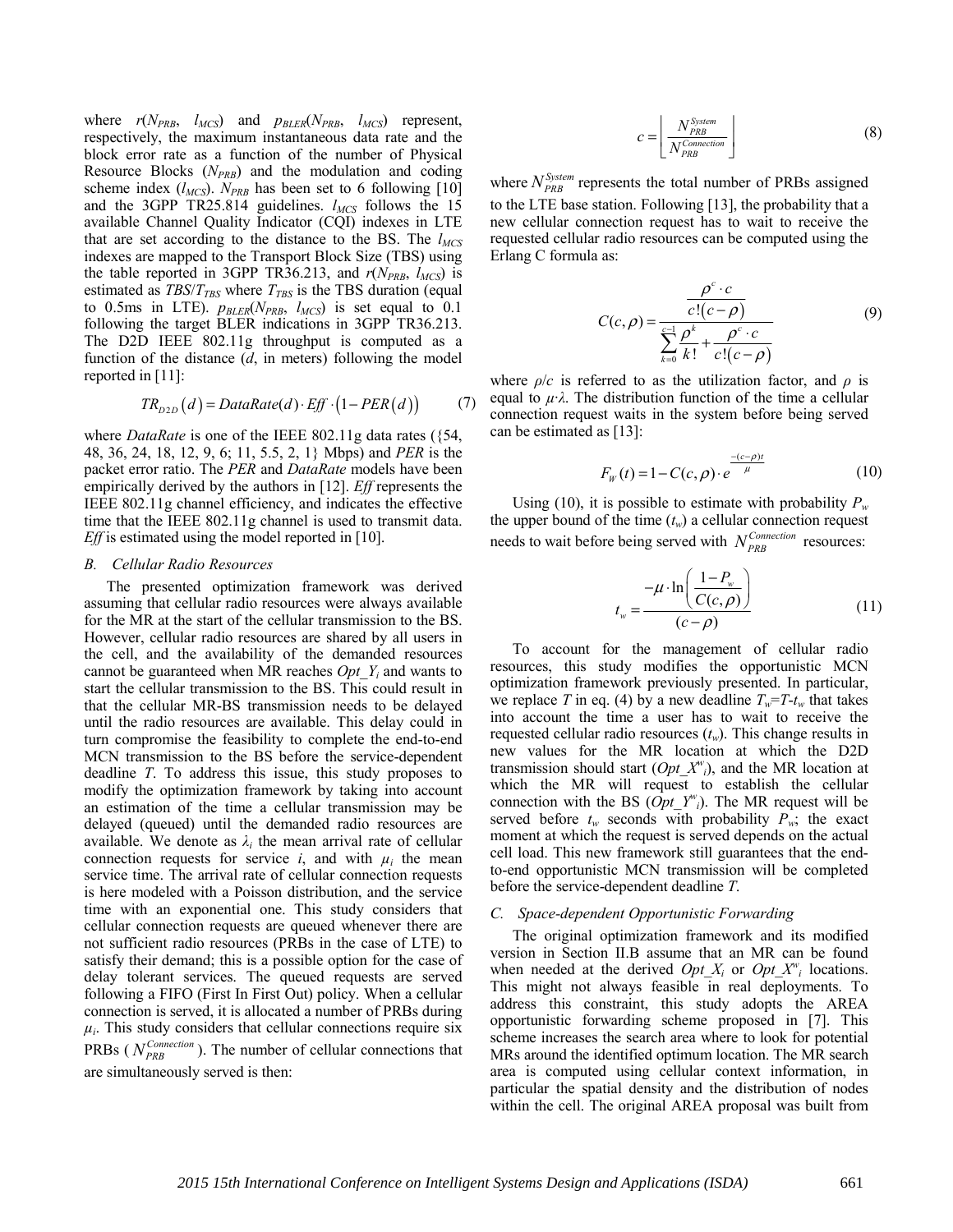the optimization framework presented in Section II.A. AREA is here adapted to the modified optimization framework (Section II.B) that takes into account the time a cellular transmission may be queued until the demanded cellular radio resources are available.

The AREA adaptation estimates the probability to find at least one MR around  $Opt\_X^w_i$  when mobile nodes are uniformly distributed in a cell using a Poisson distribution:

$$
P_{Opt\_X_i^w} = P\left(x > 0; \frac{\kappa}{R} \cdot \phi\right) = 1 - \exp\left(-\frac{\kappa}{R} \phi\right),
$$
  

$$
\forall Opt\_X_i^w \in (1, ..., R)
$$
 (12)

where  $k/R$  is the average spatial density of mobile devices within the cell of radius  $R$ , and  $\varnothing$  represents the diameter of the MR search area (equal to  $2r$ ). The radius  $r$  that guarantees with probability  $\delta$  the presence of at least one MR around  $Opt\_X^w_i$  can be computed as:

$$
r = \frac{R \cdot \ln(1-\delta)}{-2 \cdot \kappa} \quad \text{iff} \quad \exists \ Y \big|_{i} = \underset{\forall X' \neq \sigma(Opt_{-} X''_{i}, r)}{\arg \min} \left( \vartheta(\ldots) \right) \tag{13}
$$

In addition to guaranteeing with probability *δ* the presence of at least one MR, the search area radius (13) requires the optimization framework (represented by in (13)) to provide the location at which the MR has to start the cellular transmission (*Y'i*) for every possible location of the MR  $(X<sub>i</sub>)$  within the search area. If these conditions are not met, SN will transmit the information directly to the BS using a traditional single-hop cellular connection. Eq. (12) and (13) have been obtained considering a uniform distribution of nodes within the cell. The same expressions can be used for non-uniform distributions in scenarios where the cell is divided into rings and the spatial density of users per ring is known. This is actually the case for LTE that divides cells into concentric rings where users utilize different transmission modes. In this context, the radius *r* around  $Opt\_X^{\nu_i}$  can be computed for non-uniform distributions of nodes within the cell replacing *k*/*R* in (13) by  $\varphi_i/l_r^i$ .  $\varphi_i$  represents the average number of nodes in the ring *i* where  $Opt\_X^w_i$  is situated, and  $l_r^i$  the ring length.

#### III. PERFORMANCE EVALUATION

This section is aimed at demonstrating the benefits of opportunistic MCN communications with respect to singlehop cellular communications. The optimum configuration (referred to as 'Optimum') presented in Section II.A is used as benchmark. This configuration assumes that an MR can be found when needed at *Opt\_Xi*, and that the cellular resources are available when MR initiates the cellular transmission at *Opt\_Yi*. The alternative optimum configuration that takes into account the time a cellular connection request might have to wait until radio resources are available (Section II.B) is referred to as 'Opt-PRBs'. 'Optimum' and 'Opt-PRBs' consider that an MR can always be found at  $Opt\_X_i$  and  $Opt\_X_i^w$  respectively. 'AREA-PRBs' (Section II.C) does not make this assumption, and increases

the MR search around *Opt\_Xw i.*. 'AREA-PRBs' also takes into account the time a cellular connection request might have to wait until radio resources are available.

The schemes are evaluated in an LTE network with  $N_{PRB}^{System}$  =25 (i.e. 5MHz bandwidth system), and a cell radius of 1Km. MRs are considered to be in line with the SN, and move towards the BS at a speed of *v*=2m/s. We consider a non-uniform distribution of nodes within the cell, with higher spatial densities close to BS. The average spatial density of nodes within the cell is 0.075MRs/m. The file that SN needs to upload to the BS has a nominal size of *F=*10Mb, and it has to be transmitted to the BS before the deadline *T=*60s. The energy consumed at mobile devices due to the store and carry process has been obtained from [8]. Following [5], the power reception threshold  $P_{RX}$  is equal to -62dBm, and the energy consumed per bit in the transmitter/receiver electronics has been set as  $e<sub>tx</sub>=e<sub>rx</sub>=50.10$ <sup>9</sup>J/b. The cell load is varied by modifying the arrival rate of cellular connection requests following a Poisson process with mean  $\lambda = \{1/3, 2/7, 1/4\}$ s<sup>-1</sup>. The service time is considered to be exponentially distributed with mean  $\mu$ =10s.<sup>3</sup> The 'AREA-PRBs' scheme is evaluated with the probability *δ* equal to 0.9 and the cellular context information (spatial density of users) being provided per ring -LTE divides cells into concentric rings based on parameters such as the signal strength or CQI. The results presented in this section were obtained for a large number of experiments (minimum of 300) in order to ensure that the standard error of the mean is always below 0.01.

The 'Opt-PRBs' scheme takes into account the cell load information to identify the location at which MR should request cellular resources to initiate the forwarding to the BS. Fig. 2 represents for this scheme, the distribution of the locations at which MR initiates the cellular transmission to the BS after the MR request for cellular resources is served. These locations are represented as a function of the distance between MR and BS when SN is located 800m away from the BS. Fig. 2 also represents using vertical lines the location at which MR requests the cellular resources  $(Opt Y^w)$  for different values of  $P_w$ , and the optimum location at which the MR should start the cellular transmission (*Opt\_Y*) following the 'Optimum' scheme. The figure shows that *Opt\_Yw* increases with  $P_w$ . The considered  $P_w$  values result in cellular waiting times  $(t_w)$  of 5s, 14s and 37s. Fig. 2 shows that a high percentage of cellular connection requests are served at  $Opt_Y^w$  for all  $P_w$  values. Fig. 2 also shows that decreasing  $P_w$  values increase the percentage of cellular transmissions from MR to the BS that are initiated closer to *Opt\_Y*. All MR-BS cellular transmissions that are initiated at a distance to the BS smaller than *Opt\_Y* will require more than *T*  seconds to complete the end-to-end MCN transmission.

l

 $<sup>3</sup>$  This value corresponds to the call duration in [14] to model streaming</sup> video traffic.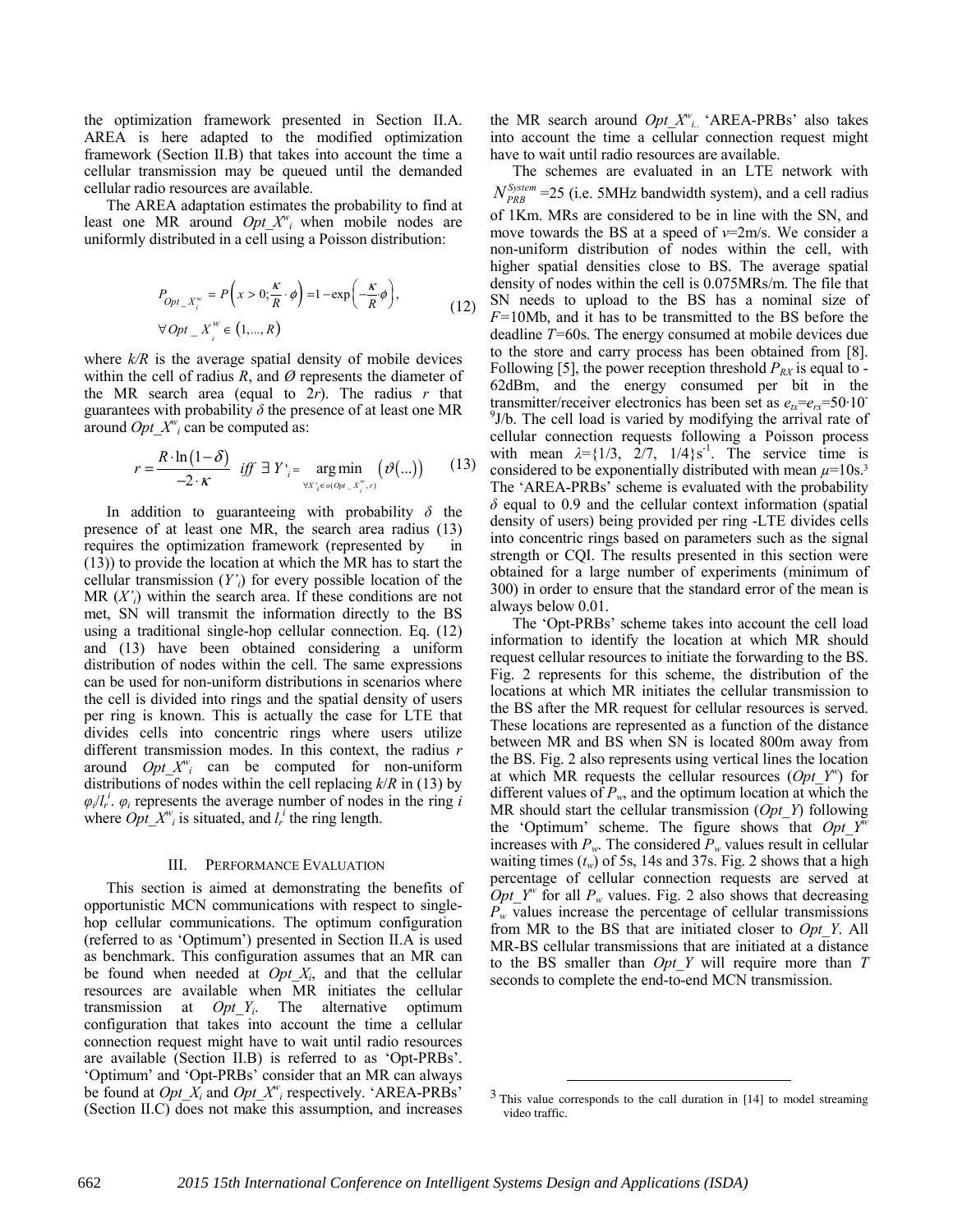

Figure 2. Distribution of the locations at which MR initiates the cellular transmission to the BS (*λ*=1/3s-1) for the 'Opt-PRBs' scheme.

TABLE I. PERCENTAGE OF MCN TRANSMISSIONS THAT WERE NOT COMPLETED BEFORE THE DEADLINTE *T*

|                                                                                  | $\lambda = 1/3s^{-1}$ |  |  | $\lambda = 2/7$ s <sup>-1</sup> |  |  | $\lambda = 1/4$ s <sup>-1</sup> |                                                             |  |
|----------------------------------------------------------------------------------|-----------------------|--|--|---------------------------------|--|--|---------------------------------|-------------------------------------------------------------|--|
| Technique \ $P_w$   0.55   0.75   0.95   0.55   0.75   0.95   0.55   0.75   0.95 |                       |  |  |                                 |  |  |                                 |                                                             |  |
| Opt-PRBs                                                                         |                       |  |  |                                 |  |  |                                 | $38.0$   15.5   0.5   38.9   21.6   3.0   40.0   23.4   5.5 |  |
| <b>AREA-PRBs</b>                                                                 |                       |  |  |                                 |  |  |                                 | $ 35.6 14.5 0.5 35.6 20.3 2.8 38.5 22.0 $                   |  |





Figure 3. MCN transmissions that were not completed before *T* using the 'Opt-PRBs' scheme (λ=1/3s-1).

Table I reports the percentage of opportunistic MCN transmissions that were not completed before the deadline *T*  for the scenario illustrated in Fig. 2. Table I shows that on average 38% of the transmissions required more than *T*  seconds when 'Opt-PRBs' was set up with  $P_w=0.55$ . This percentage decreases to 15.5% and 0.5% when  $P_w$  increases to 0.75 and 0.95, respectively. This is the case because when *Pw* is reduced, 'Opt-PRBs' frequently underestimates the time that the cellular connection requests must wait before being assigned the requested cellular resources. Fig. 3.a illustrates, for the MCN transmissions that were not completed before *T*, the time the MR cellular connection requests had to wait before being assigned the demanded cellular radio resources. This figure shows that when  $P_w$  is set equal to 0.95, only the cellular connection requests that had to wait a very long time (higher than  $t_w=37$ s) before being served could not complete the transmission before *T*. On the other hand, Fig. 3.a shows that with  $P_w=0.55$ , users with waiting times as low as 6s could not complete their MCN transmission before *T*. Fig. 3.b represents the excess time, or the time by which the MCN transmissions that were not completed before the deadline *T* exceeded this deadline*.*  The figure shows that increasing the  $P_w$  parameter to 0.95 reduces the excess time.

TABLE II. AVERAGE REDUCTION (IN %) OF THE TOTAL ENERGY CONSUMPTION COMPARED TO SINGLE-HOP CELLULAR COMMUNICATIONS.

|                                 | $\lambda = 1/3s^{-1}$ |  |  | $\lambda = 2/7s^{-1}$ |      |                                                                                                      | $\lambda = 1/4s^{-1}$ |  |  |
|---------------------------------|-----------------------|--|--|-----------------------|------|------------------------------------------------------------------------------------------------------|-----------------------|--|--|
| Technique $\langle P_w \rangle$ |                       |  |  |                       |      | $\vert 0.55 \vert 0.75 \vert 0.95 \vert 0.55 \vert 0.75 \vert 0.95 \vert 0.55 \vert 0.75 \vert 0.95$ |                       |  |  |
| Opt-PRBs                        |                       |  |  |                       |      | 93.7 92.6 88.6 93.9 93.4 91.5 93.9 93.7 92.5                                                         |                       |  |  |
| <b>AREA-PRBs</b>                |                       |  |  |                       |      | 85.7   86.6   79.0   84.8   85.3   84.1   84.7   85.5   85.5                                         |                       |  |  |
| Optimum                         |                       |  |  |                       | 94.0 |                                                                                                      |                       |  |  |

Table II reports the average reduction of the total energy consumption achieved by each one of the opportunistic MCN schemes under evaluation compared to single-hop cellular communications. As expected, the major energy gains are achieved with the optimum framework, although its feasibility is seriously compromised by the need to find an MR at the identified location and time instant, and the need to guarantee the availability of cellular radio resources when MR wants to start forwarding the information towards the BS. 'Opt-PRBs' takes into account the availability of cellular radio resources to configure the opportunistic MCN transmission, and therefore does not achieve the same energy gains as the optimum configuration. These gains can be close to those obtained with the optimum configuration with low values of the  $P_w$  parameter. However, this is obtained at the expense of a higher percentage of opportunistic MCN transmissions that are not completed before the deadline *T* (Table I) and higher values of the excess time (Fig. 3). If 'Opt-PRBs' is configured with  $P_w=0.95$ , only a low percentage of connections do not complete their transmission before *T* (maximum of 5.5% when  $\lambda = 1/4s^{-1}$ ), and significant energy gains are still achieved compared to traditional single-hop cellular communications. The 'Optimum' and